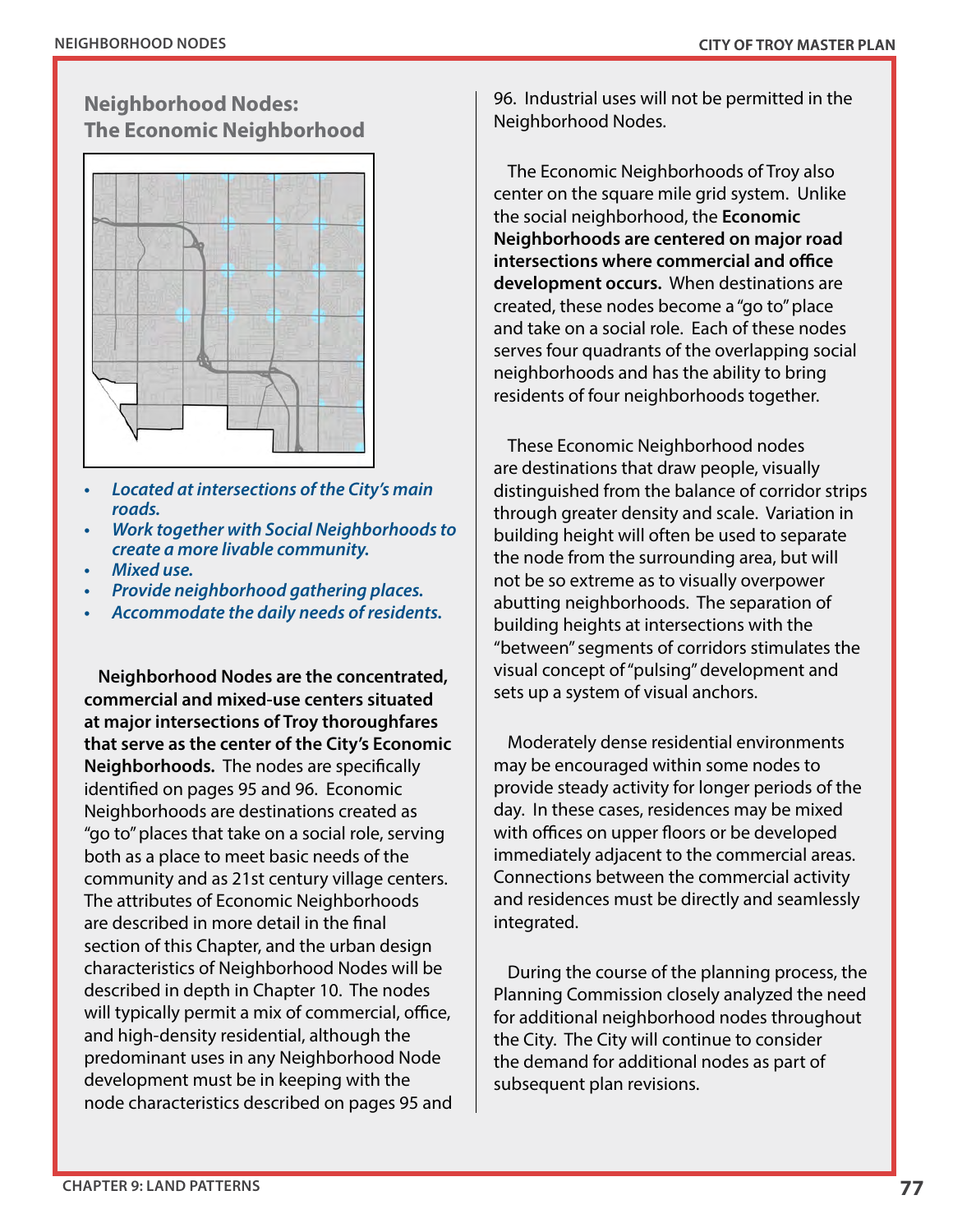## *DESIGN CONCEPT*

- These nodes are within a fifteen minute walking distance of residential neighborhoods to permit alternative modes of transportation.
- Development will be denser and taller than the surrounding area, encouraging visual prominence to signal a gathering space.
- Nodes should be generally confined to a 1,000 foot radius from a major intersection.
- The nodes provide uses and spaces that attract and welcome neighborhood residents.

## *SITE DESIGN ATTRIBUTES*

- Buildings should be separated from the right-of-way line by a landscaped greenbelt, one lane of off-street parking or a pedestrian walk, or a combination of these.
- Primary parking areas will be located within rear or interior side yards.
- Off-street parking should be screened from the public right-of-way by a knee wall or low decorative fence with a hedge of plantings.
- Walks will connect adjacent developments and the public sidewalks.
- Well-defined crosswalks with timed signalization will permit safe crossings.
- Flexible use of space allowing modest outdoor gathering spaces, such as plazas, will be encouraged.

## *BUILDING DESIGN ATTRIBUTES*

- Buildings should be between two and three stories, although one–story structures accommodating gas stations or other special situations may be permitted.
- One-story buildings should have a minimum exterior height of sixteen feet.
- A ground level story should have a

minimum height of twelve feet from finished floor to finished ceiling.

- Facades facing major thoroughfares will be treated as fronts and should have a minimum of half transparent glass and special architectural design treatments.
- Fenestration (the arrangement of windows and doors) should be highlighted through the use of awnings, overhangs or trim detailing.
- Lighting will be carefully managed so as not to encroach on adjacent residential areas.

*The following pages contain a table describing the primary intended uses and character of the Neighborhood Nodes designated on the Future Land Use Map. Individual Nodes are numbered and identified on the Economic Nodes Map following the table.*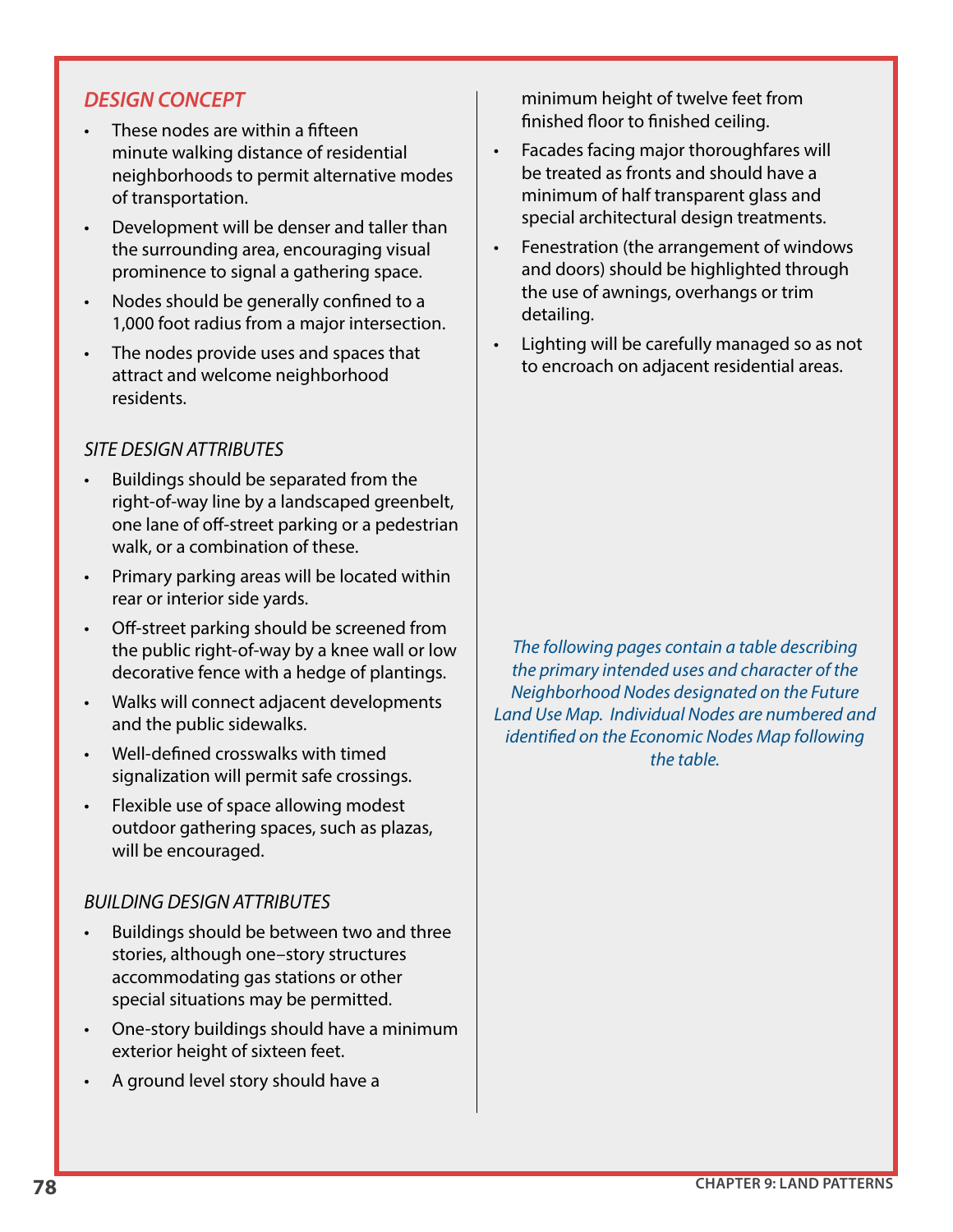|                | Node/Intersection                            | <b>Primary Uses and Character</b>                                                                                                                                                                                                                                                                                                                                                                                                                                                                                                                                                       |
|----------------|----------------------------------------------|-----------------------------------------------------------------------------------------------------------------------------------------------------------------------------------------------------------------------------------------------------------------------------------------------------------------------------------------------------------------------------------------------------------------------------------------------------------------------------------------------------------------------------------------------------------------------------------------|
| $\overline{A}$ | 14 Mile and<br>Dequindre Road                | Non-residential uses catering to the day-to-day needs of the workforce in the<br>surrounding industrial area. Restaurants and convenience needs integrated with<br>banks and other service uses in compact developments would suit the needs of this<br>area.                                                                                                                                                                                                                                                                                                                           |
| $\sf B$        | Maple Road and<br>Dequindre Road             | The unique neighborhood node is home to a collection of uses serving the local<br>Polish population. Uses complementary to the cultural center and bank which help<br>this area serve as a gathering place and focus area for the neighborhood could<br>include limited housing, service uses, or specialty retail and dining.                                                                                                                                                                                                                                                          |
| $\mathsf C$    | John R. Road and<br>Maple Road               | The node would best serve the area with a predominantly commercial mix of uses<br>catering to the immediate residential area coming and going from their homes. The<br>node should serve as a transition to the more intense commercial development to<br>the south.                                                                                                                                                                                                                                                                                                                    |
| $\mathsf D$    | <b>Big Beaver Road and</b><br>Dequindre Road | This area should be a high-intensity, high-density, compact area that serves as a<br>notable entry point to the community. Development may include residential, retail,<br>office, and service-oriented uses, but should be designed to create a very noticeable<br>"gateway" into Troy with its complex, high-density, mixed-use character.                                                                                                                                                                                                                                            |
| E              | Wattles Road and<br>Dequindre Road           | The predominant use in this node should be offices, both medical and professional.<br>Limited commercial service uses designed to complement the main focus of the<br>area as an office node serving this area of the City may also be permissible, if clearly<br>secondary to the primary office character of the area.                                                                                                                                                                                                                                                                |
| F              | John R Road and<br><b>Wattles Road</b>       | This node may include all uses from high-density residential in combination with<br>restaurants, limited office, and retail. Development at this intersection should include<br>at least two of these uses in any one development, in order to better complement<br>and strengthen the already mixed-use character of the node.                                                                                                                                                                                                                                                         |
| G              | Rochester Road and<br><b>Wattles Road</b>    | A careful blend of commercial uses and office uses, effectively transitioned into the<br>adjoining residential neighborhoods, should be the main uses at this intersection.<br>Recent residential development in the area has taken pedestrian access to the<br>intersection into consideration with effective pathways and sidewalks, and any new<br>development at the intersection must continue this positive trend.                                                                                                                                                                |
| H              | Livernois Road and<br><b>Wattles Road</b>    | This lower-intensity area is characterized by single-family residential directly abutting<br>the southwest corner of the intersection, and uses which generate only sporadic<br>activity, such as churches and day care. This node contains the Troy Museum and<br>Historic Village. New development or redevelopment at this node must be especially<br>considerate of the adjoining residential and low-intensity uses and should not<br>include any retail or restaurant uses. Office and other uses similar to the existing uses<br>would likely provide the best combination here. |
|                | Crooks Road and<br><b>Wattles Road</b>       | Development at this location should be low-impact and provide a high benefit to<br>the neighborhood using the least amount of land. Compact, walkable mixed use<br>development with a combination of uses serving the immediate surroundings would<br>be an ideal fit. Integrated compact development which would allow a user to park<br>once and meet several daily needs would be a positive contribution to the node. The<br>City also recognizes that expansion of the White Chapel Cemetery into the northeast<br>corner of this node would be appropriate.                       |
| J              | Dequindre Road and<br>Long Lake Road         | Predominantly commercial, catering to both local needs and regional traffic,<br>new development and redevelopment should be mostly commercial, identifying<br>opportunities for small office mixed-use and variations in floor area to allow for<br>a wide range of commercial types. Pedestrian access to the adjoining area and<br>effective screening should be primary areas of focus during the site design process.                                                                                                                                                               |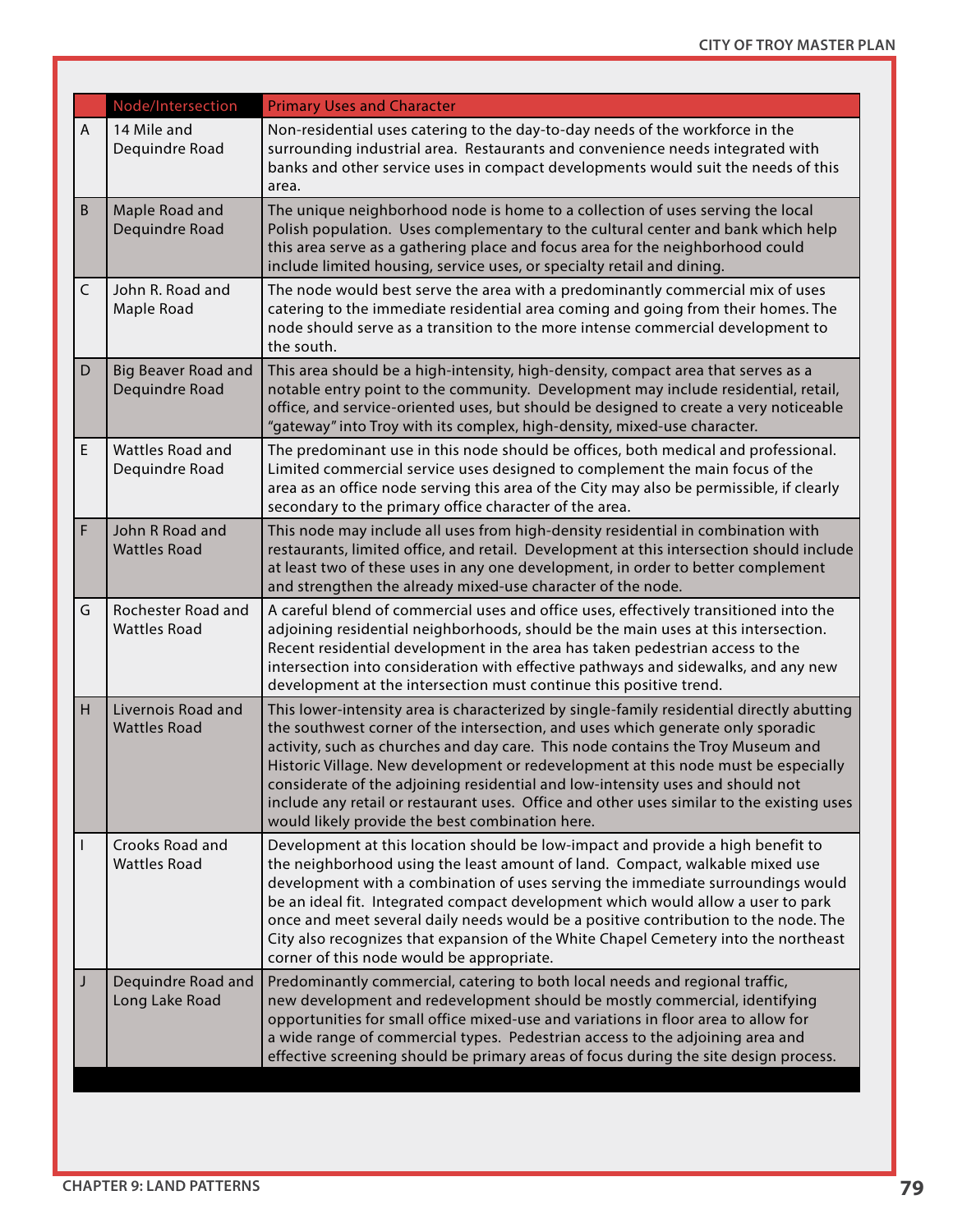|              | Node/Intersection                      | <b>Primary Uses and Character</b>                                                                                                                                                                                                                                                                                                                                                                                                                             |
|--------------|----------------------------------------|---------------------------------------------------------------------------------------------------------------------------------------------------------------------------------------------------------------------------------------------------------------------------------------------------------------------------------------------------------------------------------------------------------------------------------------------------------------|
| K            | John R Road and<br>Long Lake Road      | Like Crooks Road and Wattles Road, compact, walkable mixed use development with<br>a combination of uses serving the immediate surroundings would be an ideal fit.<br>Integrated compact development which would allow a user to park once and meet<br>several daily needs would be a positive contribution to the node.                                                                                                                                      |
| L.           | Rochester Road and<br>Long Lake Road   | Intersections L, M, and U and should remain, predominantly commercial, catering<br>to local needs and regional traffic, new development and redevelopment should be<br>mostly commercial and should serve to further enhance this successful commercial<br>area. Opportunities for integrated residential or office development should be<br>considered only when clearly secondary to commercial development.                                                |
| M            | Livernois Road and<br>Long Lake Road   | Intersections L, M, and U and should remain, predominantly commercial, catering<br>to local needs and regional traffic, new development and redevelopment should be<br>mostly commercial and should serve to further enhance this successful commercial<br>area. Opportunities for integrated residential or office development should be<br>considered only when clearly secondary to commercial development.                                                |
| ${\sf N}$    | Dequindre Road and<br>Square Lake Road | Low-intensity commercial uses should remain, but redevelopment should include an<br>integrated compact residential component, live/work units, or small office. Service-<br>oriented use development in combination with new residential development would<br>provide a unique setting here.                                                                                                                                                                  |
| O            | John R Road and<br>Square Lake Road    | Near a known heron rookery, this node must be careful to respect this important<br>natural resource. New development or redevelopment should complement the<br>churches and limited commercial uses in the area, and should incorporate above-<br>average landscaping, natural buffers, and conscientious site design to enhance the<br>known natural features in the area.                                                                                   |
| $\mathsf{P}$ | Rochester Road and<br>Square Lake Road | Major commercial uses dominate and should continue to provide a foundation for<br>this neighborhood node. While uses in the area may cater to regional traffic, service<br>uses, retail, and limited office uses designed to provide service to the immediate<br>residential neighborhood should be incorporated into any new development or<br>redevelopment plans.                                                                                          |
| Q            | Livernois Road and<br>Square Lake Road | Development in this area should be especially considerate of the remaining historic<br>asset of the neighborhood. Adaptive use of existing historic structures must be<br>considered before demolition or relocation of these resources. Low-intensity uses<br>working in conjunction with one another to form a central neighborhood village,<br>walkable and accessible, would create an ideal complement to the predominantly<br>residential surroundings. |
| $\mathsf{R}$ | John R Road and<br>South Boulevard     | Small local commercial uses and office uses should be the focus of this node, to<br>complement the large scale office development across the City's boundary to the<br>north, within the City of Rochester Hills.                                                                                                                                                                                                                                             |
| S            | Rochester Road and<br>South Boulevard  | This neighborhood node provides a suitable mix of uses to cater to the daily needs<br>of the immediate residential area, while also providing a unique opportunity for<br>specialty retailers, compact walkable residential development, and small-scale office<br>development in an integrated, mixed-use setting.                                                                                                                                           |
| Τ            | Livernois Road and<br>South Boulevard  | Limited local commercial and housing for seniors in a dense development pattern<br>should remain the primary focus of this neighborhood node.                                                                                                                                                                                                                                                                                                                 |
| U            | Crooks Road and<br>South Boulevard     | Intersections L, M, and U and should remain, predominantly commercial, catering<br>to local needs and regional traffic, new development and redevelopment should be<br>mostly commercial and should serve to further enhance this successful commercial<br>area. Opportunities for integrated residential or office development should be<br>considered only when clearly secondary to commercial development.                                                |